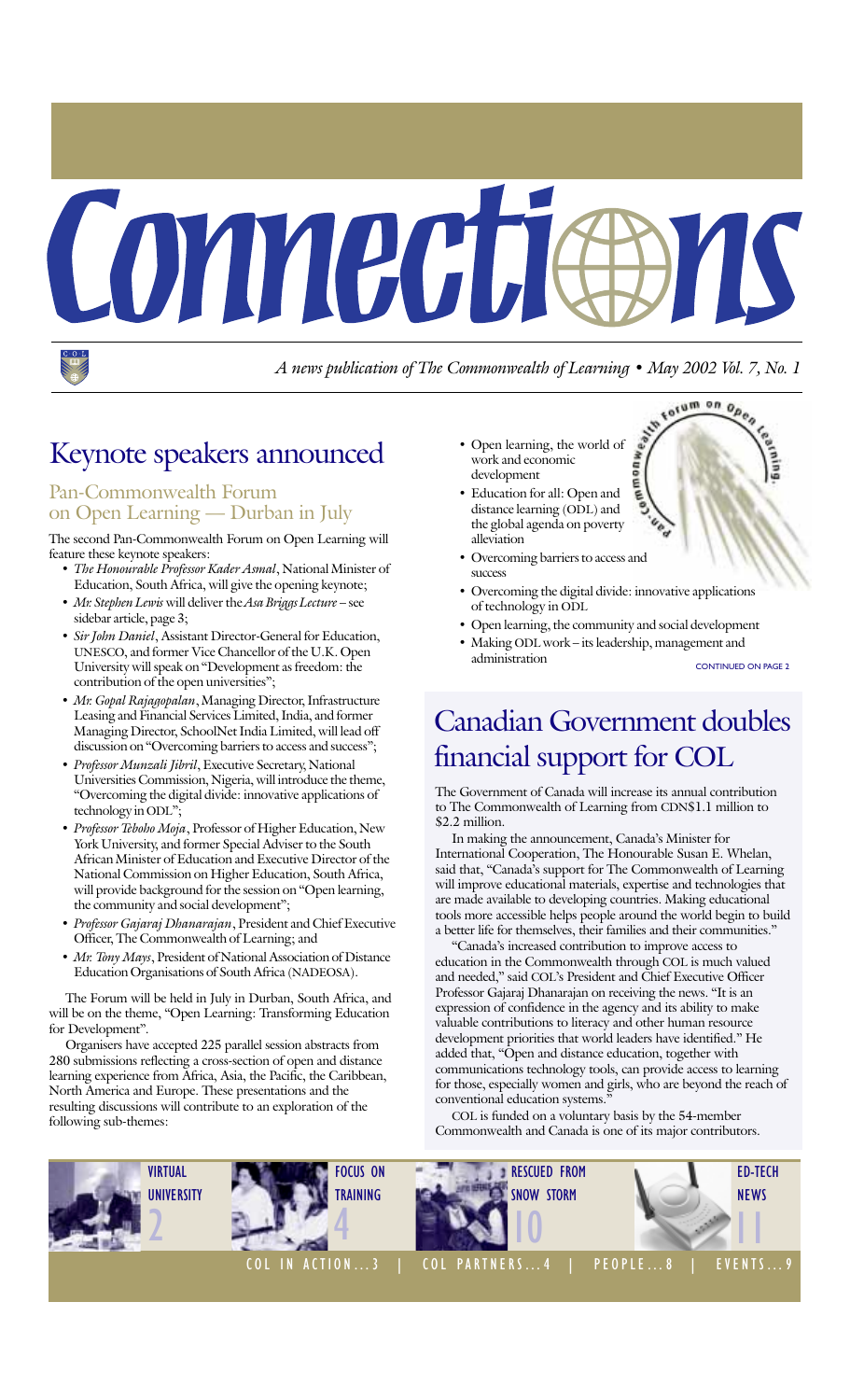#### PAN-COMMONWEALTH FORUM -CONTINUED FROM PAGE 1:

Pre-Forum virtual conferences are underway. Moderators of the six monthly topics (from February to July) will present reports for further discussion in Durban on 28 July. The moderators represent six of the member associations of the Federation of Commonwealth Open and Distance Learning Associations (FOCODLA), co-organisers of the virtual conference series. Each of the two-week long discussions have attracted between 120 and 275 subscribers and between 100 and 300 postings. Subscription and participation in the virtual conferences is open to all and there is no cost. A webbased archive of discussions is available to subscribers. *www.col.org/virtualconferences*

The Pan-Commonwealth Forum will also feature an awards banquet, where COL's Excellence in Distance Education Awards will be presented (*www.col.org/edea)* and a book launch for the third volume in the *World review of distance and open learning* series, published jointly by COL and Routledge/Falmer Press: *Teacher education through open and distance learning* (*www.col.org/worldreview*).

An exhibition to showcase distance learning organisations and providers of courseware and educational technologies will also be featured at the Forum.

The Forum will be held at the International Convention Centre in Durban, from Monday, 29 July to Friday, 2 August 2002. It is being hosted by COL, NADEOSA and the South African Department of Education, in collaboration with the Commonwealth's open and distance learning professional associations.

Further information and registration procedures are available at *http://colforum.mweb.co.za* or by contacting Helene Du Toit at Event Dynamics: tel: +27 11 706 5010 fax: +27 11 463 7195 e-mail: *helene@eventdynamics.co.za* To become an exhibitor, please contact Dee Reuvers at NichePro (Pty) Ltd: tel: +27 11 805 5940 fax: +27 11 805 5944 e-mail: *deer@nichepro.co.za*

### Experts see merits of a virtual university for the Commonwealth's small states

Experts meeting in Vancouver in April agreed on the merits of establishing a "virtual university" to serve the small states of the Commonwealth and recommended an operating structure that COL will take to Commonwealth Ministers of Education for their endorsement.

COL convened the meeting as a part of its process in responding to a request by Commonwealth Ministers of Education that it explore the creation of a virtual university to support higher education in small states.

At the end of four days of discussion, the group of educational leaders from small state regions and Commonwealth organisations concluded that there are several ways that a new virtual university could support the work of the institutions that are currently providing higher education in the small state regions of the Commonwealth.

The Technical Advisory Committee noted that there are three important functions that a consortium of existing higher education institutions, operating collaboratively as a "virtual university", could perform that would enhance their current capacity.

The first, deemed as "most critical" by the Committee, is to provide a vehicle for collaboration in the development and use of the emerging subject matter, databases and learning management systems. The Committee noted the absence of small state institutions in the membership of the many consortia that are involved in the development of content databases and concluded that, "without assistance, the small states will continue to be unable to participate in this development, which is expected to be the hallmark of virtual education in the future." The orientation and training of policy makers, institutional leaders and faculty was identified as essential related activities.

ìProviding leadership in the planning and design of programmes, curricula and courses that are pertinent to the human resource development needs of the states involved," was the second function called for by the Committee. ìWhile these programmes may be more urgent in the context of continuing professional education, award-bearing programmes at the certificate, diploma, degree and advanced degree levels should also be considered." The Committee

members also expressed their view that the Commonwealth virtual university, should it be established, must consider out-sourcing virtual courses and programmes from a growing number of institutions worldwide. However, they also said that it must still be able to design and develop programmes of its own if it is to ensure that the unique needs of the small states are met.

The third function would involve the provision of "support services" to students, such as assessment of current skills and knowledge, advice about academic plans, quality-assured access to courses, record of learning and the provision of awards where these are not available from individual member institutions."

A survey and analysis of current practice was also conducted to assist with the discussions.

COL will present an initial report, including these recommendations, to a committee of Commonwealth education ministers later this year. If the ministers endorse the recommendations, the next phase will be for COL to prepare an implementation plan for presentation to Commonwealth education ministers at their next meeting in Edinburgh in September 2003.

Small states and small island developing nations account for 32 of the 54 Commonwealth members and are vulnerable to national disasters, weak economies and isolation. In their *Halifax Statement on Education in the Commonwealth*, issued at their last meeting in December 2000, Commonwealth Ministers of Education requested COL to pursue the establishment of a virtual university designed to serve small states.

"Responding quickly to changing and newly identified needs of the Commonwealth, is one of the main reasons that COL exists," said Professor Gajaraj Dhanarajan, the COL's President and Chief Executive Officer and chair of the Technical Advisory Committee. ìAs an instrument for collaboration, we are pleased to help with this initiative."



**MEMBERS OF THE TECHNICAL ADVISORY COMMITTEE FOR THE COMMONWEALTH VIRTUAL UNIVERSITY FOR SMALL STATES**, FROM LEFT TO RIGHT: VIS NAIDOO (COL STAFF), USHA REDDI (DIRECTOR, COMMONWEALTH EDUCATIONAL MEDIA CENTRE FOR ASIA), GOOLAM T.G. MOHAMEDBHAI (VICE CHANCELLOR, UNIVERSITY OF MAURITIUS), ANDREA HOPE (COL STAFF), MICHAEL GIBBONS (SECRETARY GENERAL, ASSOCIATION OF COMMONWEALTH UNIVERSITIES), GAJARAJ DHANARAJAN (PRESIDENT AND CHIEF EXECUTIVE OFFICER OF COL AND CHAIR OF THE COMMITTEE), RAJESH CHANDRA (DEPUTY VICE CHANCELLOR, THE UNIVERSITY OF THE SOUTH PACIFIC), DR. GLEN FARRELL (COL SENIOR CONSULTANT AND SECRETARY OF THE COMMITTEE), HENRY ALAMANGO, (EXECUTIVE DIRECTOR, COMMONWEALTH NETWORK OF INFORMATION TECHNOLOGY FOR DEVELOPMENT, COMNET-IT), PAUL WEST (COL STAFF), BADRI N. KOUL (DIRECTOR OF DISTANCE EDUCATION, DISTANCE EDUCATION CENTRE, UNIVERSITY OF THE WEST INDIES, REPRESENTING LAWRENCE CARRINGTON, PRO-VICE CHANCELLOR, DISTANCE EDUCATION AND NON-CAMPUS TERRITORIES, UWI). UNABLE TO ATTEND VANCOUVER MEETING: DONALD EKONG (VICE CHANCELLOR, UNIVERSITY OF THE GAMBIA) AND DAVID SOUTER (EXECUTIVE DIRECTOR, COMMONWEALTH TELECOMMUNICATIONS ORGANISATION).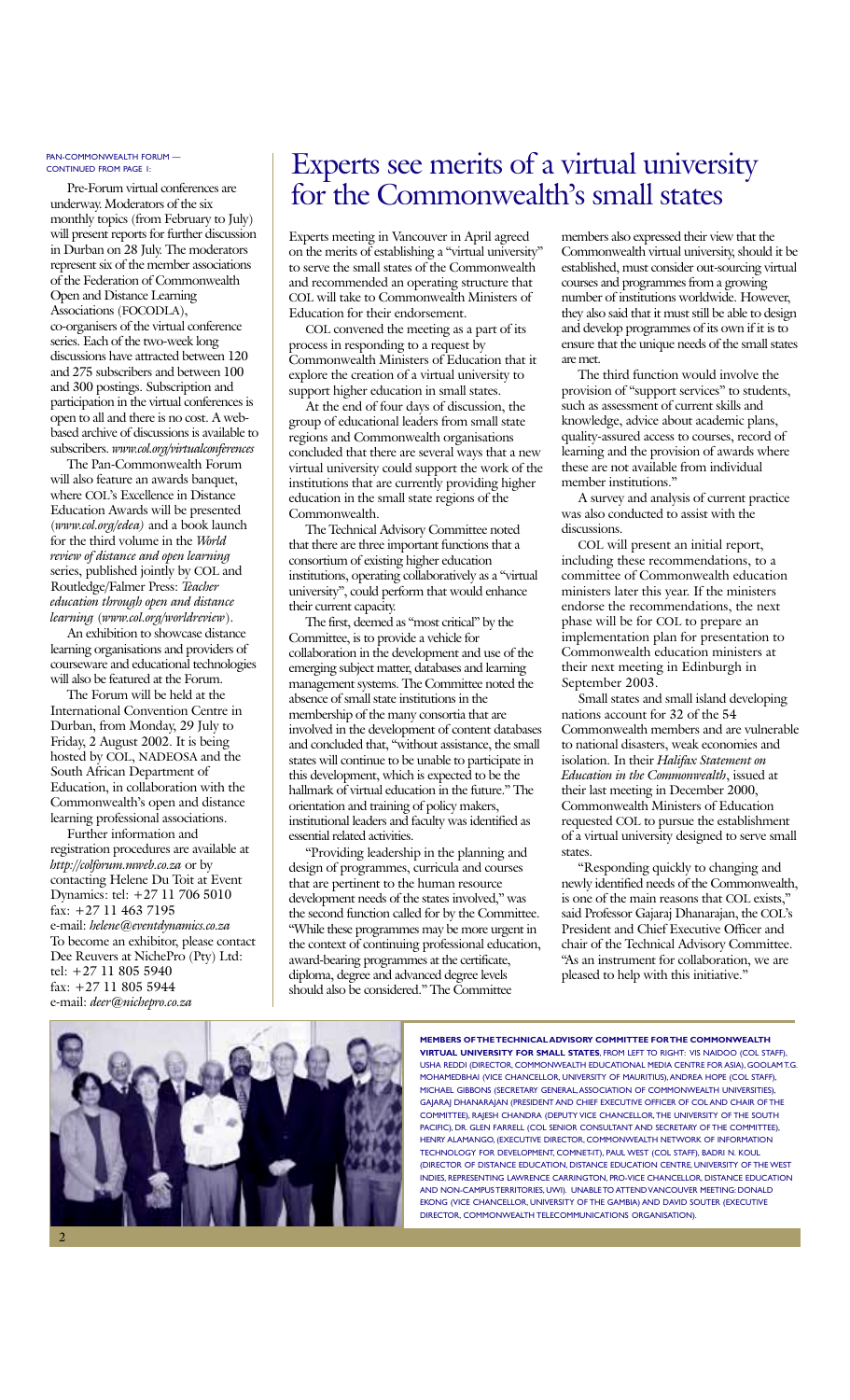# **COL in Action**

#### Funding for rural poverty reduction

COL has launched a new programme that provides financial support for innovative initiatives that will build capacity for educational delivery to the rural poor in the fields of food security, environmental protection and rural development. COL welcomes proposals from not-for-profit organisations/institutions in developing Commonwealth countries in Sub-Saharan Africa and South Asia that are seeking to adopt open, distance and technologymediated learning methodologies to help alleviate rural poverty.

Further information on applying for funds through COL's Poverty Reduction Outcomes Through Education Innovations and Networks (COL-PROTEIN) programme is available at *www.col.org/protein* or through *info@col.org*. This year's application deadline is 15 August 2002.

#### Working with NGOs

COL is working with non-governmental organisations (NGOs) in South Asia to help build their capacity to offer community education programmes.

In Bangladesh, COL is facilitating collaboration between NGOs and Bangladesh Open University's Open School in the delivery of basic education to disadvantaged street children, rural women and other disadvantaged groups, using open and distance learning methodologies. A stakeholders' workshop was convened by COL in March and a follow-up session, focussing on training, will take place later this year.



SALAAM BALAAK TRUST (INDIAN NGO) EMPLOYEE WITH STREET CHILDREN UNDER HER CARE IN DELHI.

In collaboration with the Rajiv Gandhi Foundation in India, COL is developing training materials for self-learning use by NGO staff members, focussing generally on the management of NGOs and specifically on working with street children. Training workshops were held in March for in-house tutors, that have been identified by selected NGOs, on delivering and providing support for a "Business English" course and for potential course writers for a course on **Example 3**<br>Business skills for staff of NGOs that have a responsibility for street children".



#### Media empowerment

COLís Media Empowerment programme (COLME) is active in all regions of the Commonwealth. In March 2002, a workshop was conducted in collaboration with the St. Kitts & Nevis Ministry of Agriculture that focussed on desktop, digital audio and video production techniques to use as training tools in crop diversification for farmers. COL supplied the technology and training for the initiative. In The Gambia, COL is working in collaboration with the Nova Scotia Gambia Association (NSGA) on a peer health education model that is reaching many Gambians throughout the nation through radio and television. *www.col.org/colme*



**SETTING UP DESKTOP VIDEO PRODUCTION FACILITIES IN ST. KITTS & NEVIS FOR AGRICULTURAL TRAINING PROGRAMMES.** LEFT TO RIGHT: DAVID WALKER (COL STAFF); THE HONOURABLE CEDRIC ROY LIBURD, MINISTER OF AGRICULTURE, FISHERIES, CO-OPERATIVES, LANDS, & HOUSING; AND STEPHEN DUGGINS, CHIEF EXTENSION OFFICER.

#### Writing effectively for UNAIDS and WHO

COL has been commissioned by the United Nations Programme on HIV/AIDS (UNAIDS) and the World Health Organisation (WHO) to develop and deliver the course *Writing Effectively for UNAIDS and WHO*. This course is to be adapted from *Writing Effectively for UNHCR*, which COL developed for the United Nations High Commissioner for Refugees in 2000 and has been, to date, delivered to 600 UNHCR staff based in 70 countries around the world.

UNAIDS and WHO belong to the United Nations System of Organisations and share similarities in their writing culture, house style and formats. The need for the agencies to communicate effectively internally and externally has become increasingly important. The *Writing Effectively* course helps learners to apply "plain English" principles to write clearly and succinctly. UNAIDS and WHO learned about the UNHCR course, saw it as relevant to meeting

CONTINUED ON PAGE 4

**COL'S NEW WEB SITE IS AVERAGING OVER 1000 UNIQUE** VISITS PER DAY. OVER THE LAST FEW YEARS, COL HAS SIGNIFICANTLY EXPANDED ITS ELECTRONIC PUBLISHING PROGRAMME AND HAS BECOME RECOGNISED AS ONE OF THE WORLD'S FOREMOST SOURCES OF KNOWLEDGE ON OPEN, DISTANCE AND TECHNOLOGY-MEDIATED LEARNING AND ITS APPLICATION IN DEVELOPING COUNTRIES.



#### **STEPHEN LEWIS TO DELIVER ASA BRIGGS LECTURE IN DURBAN**

Canadian politician, diplomat and media personality, Mr. Stephen Lewis, will deliver the *Asa Briggs Lecture* at the second Pan-Commonwealth Forum on Open Learning in Durban on 1 August 2002.

The *Asa Briggs Lecture* honours the founding Chairman of COL's Board of Governors and renowned British historian, The Rt. Hon. Lord Briggs of Lewes, who was instrumental in COL's establishment. COL invites renowned speakers to deliver the lectures on topics of relevance to education in the Commonwealth.

Mr. Lewis' work with the United Nations has shaped the past two decades of his career. UN Secretary-General Kofi Annan appointed Mr. Lewis as Special Envoy for HIV/AIDS in Africa in June 2001. From 1990 to 1999, he was with the United Nations Children's Fund (UNICEF), first as Special Representative for UNICEF and then Deputy Executive Director, acting as a spokesperson for UNICEF's passionate advocacy of the rights and needs of children, especially children of the developing world.

In the 1980s, Stephen Lewis was Canadian Ambassador to the United Nations. In this capacity, he chaired the Committee that drafted the Five-year UN Programme on African Economic Recovery. He also chaired the first International Conference on Climate Change, which drafted the first comprehensive policy on global warming.

In the 1960s and 1970s, Mr. Lewis was an elected member of the legislature of the Canadian province of Ontario, becoming leader of the New Democratic Party and leader of the Official Opposition.

Mr. Lewis holds honorary degrees from 15 Canadian universities and is a noted radio and television commentator. He has a reputation as one of Canada's finest speakers.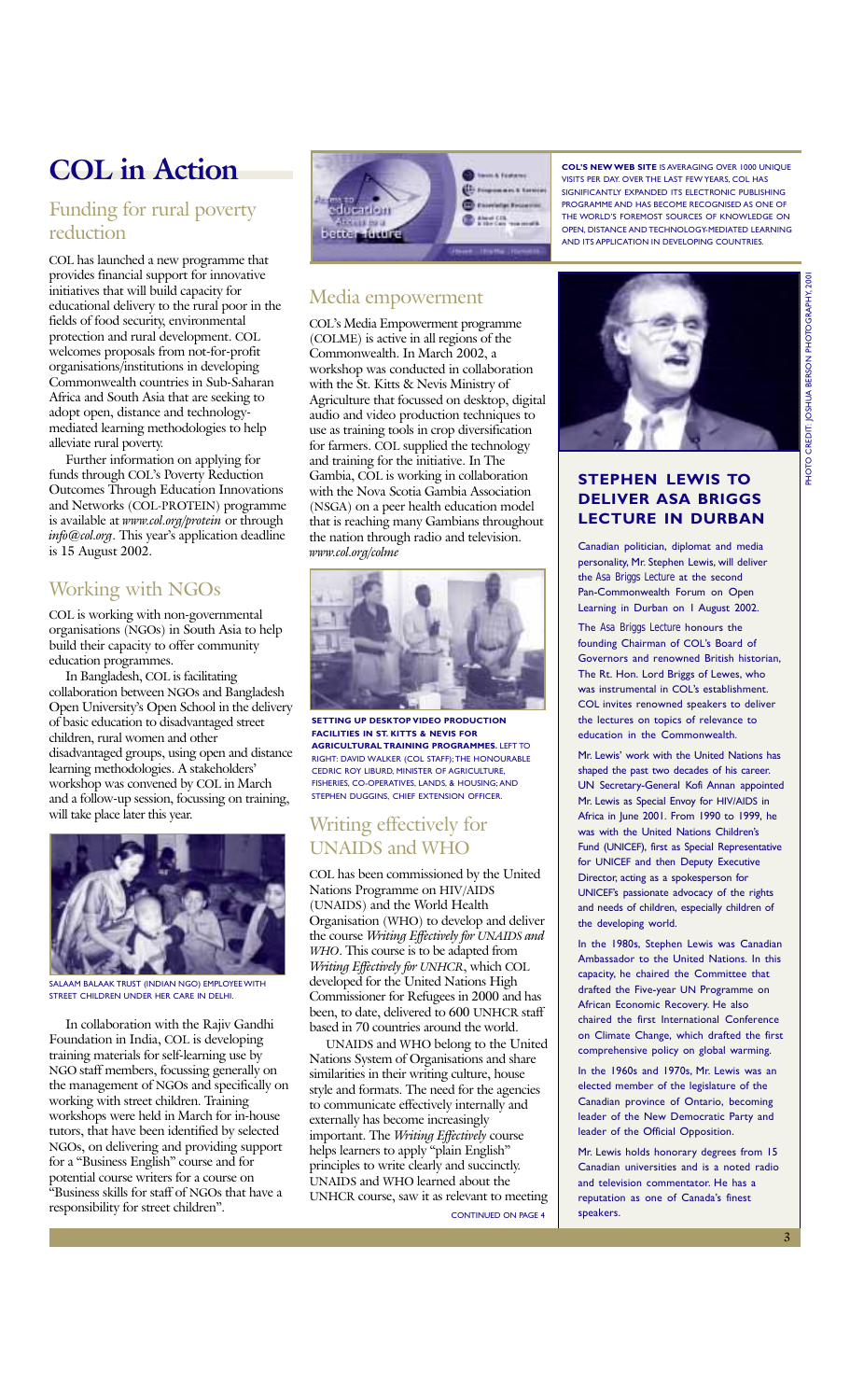# **From COLís partners**

#### IRFOL becomes COLís research affiliate

The Cambridge-based International Research Foundation for Open Learning (IRFOL) recently became an affiliate of The Commonwealth of Learning. COL and IRFOL will together determine an agenda for research that will enhance COL's capabilities in this aspect of its work. Priority research areas for the next three years include the use of open and distance learning in basic education (including the development of alternative forms of schooling), teacher education, higher education and vocational education and training, as well as the changing use of information and communication technologies in education. The research will have a policy and applied orientation and will be evidenced based. There will be five critical themes: cost effectiveness, political economy, pedagogy, curriculum and organisational and structural issues in effective delivery.

IRFOL was established in 1995, following a proposal made a year earlier by the late Lord Michael Young (see "People", page 9), then Director of the Institute of Community Studies and inventor of the name "open university". In a speech for its 25th anniversary he argued that, while open and distance learning had grown dramatically in the last quarter century, research had lagged behind. He called for a research foundation that would serve as a lookout tower for open learning.

Dr. Hilary Perraton, former Commonwealth Secretariat Chief Education Officer, was

#### WRITING EFFECTIVELY FOR UNAIDS AND WHO CONTINUED FROM PAGE 3

their needs and invited COL to develop and deliver a similar programme for their staff.

While the UNHCR course is a printbased self-study package, the UNAIDS/ WHO course will be designed as an online programme - but each learner will be given a CD-ROM to ensure that access to the course materials will not be hindered by connectivity constraints. Both courses are supported by individualised tutoring through e-mail  $("e-tutoring").$ 

Ms. Maree Bentley, writer and developer of *Writing Effectively for UNHCR* will adapt and customise the course for UNAIDS and WHO. Educational technologist, Mr. Neil Butcher of the South African Institute for Distance Education (SAIDE), will ensure that the design is appropriate for web/CD-ROM delivery media. The materials will be piloted in August 2002 with substantive delivery planned to begin in November 2002.



IRFOEs founding Director. Later this year, Terry Allsop, currently Senior Education Adviser, Central Africa, for the British Department for International Development, will take over as Director. Dr. Perraton will continue to be associated with IRFOL as a Senior Research Fellow. *www.col.org/irfol*

#### COL/UNESCO in Africa

UNESCO's Regional Office for Education in Africa – better known by its French acronym, BREDA – and COL have signed a collaboration agreement on a joint programme for Sub-Saharan Africa, which focuses on open and distance learning (ODL) initiatives. The programme will include work in the areas of advocacy for open schooling, in-service teacher training for West Africa, recognition and transferability of higher education qualifications, non-formal health education through community radio and institutional staff training and development in ODL. COL is also assisting UNESCO with the development of a regional strategy in distance education.

#### CCDESP grads in Jamaica

A Ceremony of Completion was held for the second cohort of students in the Canada-Caribbean Distance Education Scholarship Programme (CCDESP) at Church Teachers' College in Mandeville, Jamaica on 16 December 2001. The students were all participants in Athabasca University's Bachelor of General Studies programme: Eleven received degrees and University Certificates in Computing and Information Sciences; the remaining 14 are continuing their studies. All of the students are working teachers.

Representatives from the Government of Jamaica included The Honourable Burchell Whiteman, Minister of Education and Culture and Mr. Wesley Barrett, Chief Education Officer. The Government of Canada was represented by Mr. Robert Richards, Counsellor (Political/Economic), from the Canadian High Commission in Jamaica. Athabasca University Vice President, Academic, Dr. Alan Davis, and Associate Professor Mahmoud Abaza were also in attendance along with Mr. Brian Long, Vice

JAMAICAN PARTICIPANTS IN THE CANADA-CARIBBEAN DISTANCE EDUCATION SCHOLARSHIP PROGRAMME (CCDESP) AT THEIR COMPLETION CEREMONY HELD IN MANDEVILLE ON 16 DECEMBER 2001.

President, and Ms. Helena Fehr, Governance and Programme Officer, for COL.

CCDESP's Jamaican component was offered by Alberta's Athabasca University in conjunction with the Jamaican Ministry of Education and Culture. COL administers the distance education-based CCDESP, on behalf of the Canadian Department of Foreign Affairs and International Trade (International Academic Relations Division), as a new dimension for the Commonwealth Scholarship and Fellowship Programme.

#### CCDESP modelled for the U.K.

Building on the success the CCDESP (see above), the U.K.-based Association of Commonwealth Universities (ACU) has engaged COL to assist with developing the policy direction and implementation strategies for a new category of Commonwealth Scholarships by distance learning. As implementers of Britain's Commonwealth Scholarship and Fellowship Scheme, ACU was provided funding and endorsement by the British Secretary of State for International Development to introduce a distance-learning component. COL will advise on the selection of the initial courses and identification of themes and issues to be considered in the development of long-term policy and strategy for the distance learning awards.

#### Samoa to develop small business studies for Pacific

Samoa Polytechnic is developing a special distance education pilot programme to improve the earning power of its beneficiaries and could form the basis for small business studies in the Pacific. The aim is to prepare a self-instructional package that can be adapted locally to teach would-be entrepreneurs how to set up their small businesses.

The programme is designed for students who are illiterate or barely literate such as people who have had little time or opportunity to study, school leavers and small-business owners. It will target individual communities and reflect their specific needs.

At the Distance Education Association of New Zealand's conference in Wellington, New Zealand, in April 2002, Samoa Polytechnic's senior business lecturer, Tertia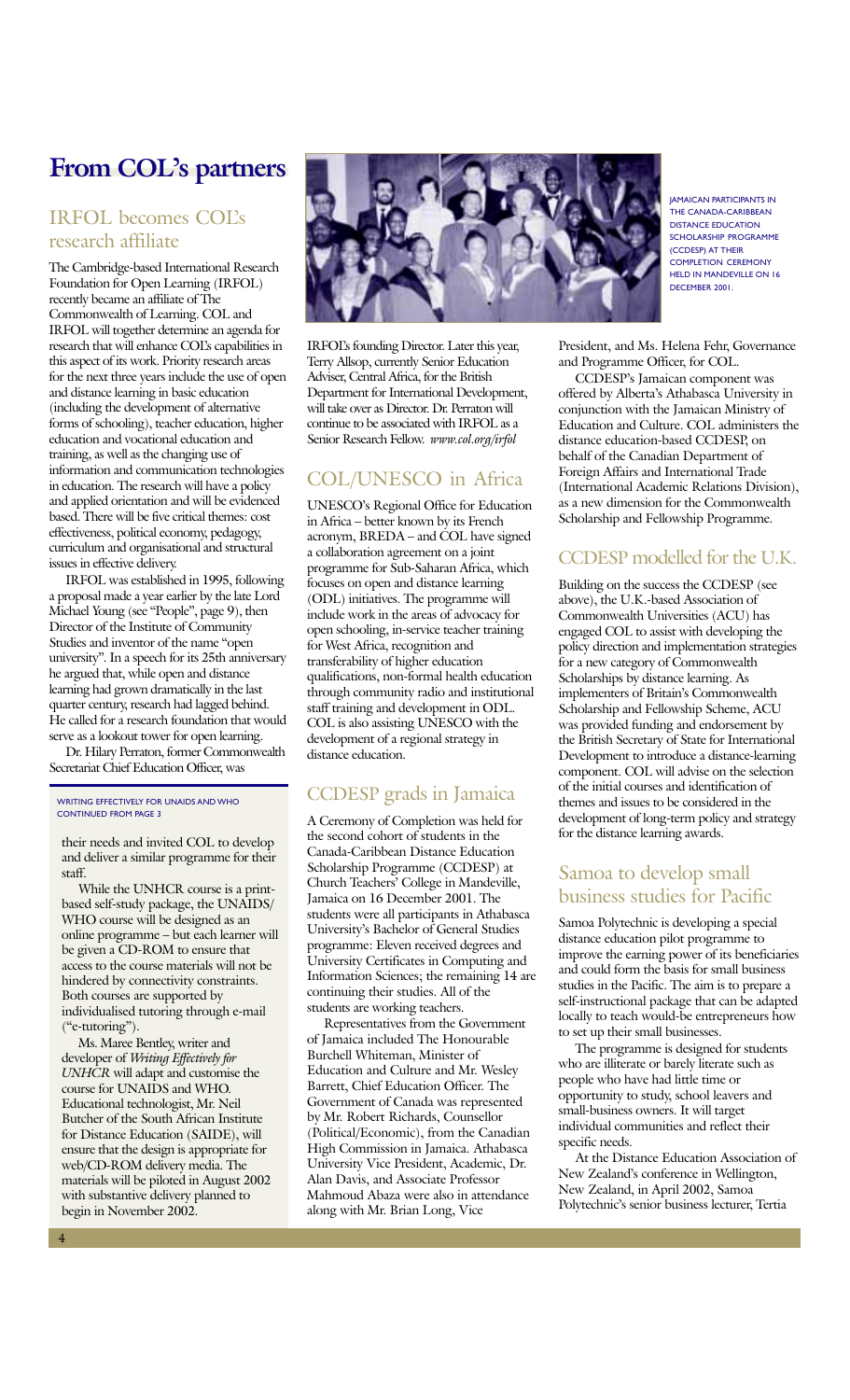Stunzner-Ryan, presented a paper detailing the pilot programme, which is supported through a joint initiative of COL and the United Nations Educational, Scientific and Cultural Organisation (UNESCO).

The project has its origins in a COL workshop in September 2000 where delegates from Australia, Canada, the Caribbean, New Zealand, the Pacific and the U.K. gave COL the task of producing the "Learning About Small Business" materials. COL commissioned the Open Polytechnic of New Zealand to undertake the work in collaboration with COL and UNESCO. The product was a three-part package consisting of a participant's workbook, a tutor's pack and an adaptation guide for the delivering institution.

"We are working with small business owners involved in retail, handicraft, fishing and agriculture. The materials will be tested in the villages and we will adapt the content of the course further to suit the needs expressed by potential and small business people," explained Ms. Stunzner-Ryan.

#### Online ODL training for Southern Africa

The Southern African Development Community (SADC) signed a *Protocol on Education and Training* that calls for the establishment of various Technical Committees to develop regional programmes. The Technical Committee on Distance Education (TCDE) has been charged with implementing the provisions of the Protocol in the area of open and distance learning (ODL).

COL has participated in all the meetings of the TCDE and supported the development of an online course that focuses on developing and improving the skills and knowledge of distance education policy makers from Ministries of Education and educational institutions. Working in the first instance with a service provider, the South African Institute for Distance Education (SAIDE), and in collaboration with TCDE, COL has provided an online educational experience for policy makers in Southern Africa. A five-day, face-to-face pilot training session (in Mozambique) ensured that the best educational strategies are combined to create a training course for distance education policy makers. Two regional experts, Dr. H. Manthoto Lephoto (Institute of Extra Mural Studies, National University of Lesotho) and Ms. Judith Kamau (Distance Education Unit, Centre for Continuing Education, University of Botswana) teamed up with Mr. Neil Butcher (SAIDE Project Manager) and others to construct and deliver the course.

The first offering of the course commenced in September 2001 and lasted four and a half months. Eighteen participants from Botswana, Mozambique, Namibia, Seychelles, Swaziland, South

Africa, Zambia and Zimbabwe enrolled and 10 completed the course.

An evaluation was then conducted by Professor Cisco Magagula (Pro-Vice Chancellor, University of Swaziland). The following comments can be found in his report:

- The online course was well conceived and managed. The layout was simple and easy to follow. The hyperlinks were clear, very directive, simplified and easy for participants to follow. The learning activities were challenging, stimulating and relevant to the social context and work environment of participants in the SADC region. At the same time, the activities depicted real-life situations and attempted to tap, enhance and build on participants' work experience.
- Most participants found the instructions on the CD-ROM about the purpose, content, structure, expected outcomes and mode of delivery of the online course very helpful. The comments they received from colleagues and/or course facilitators were also helpful, encouraging, supportive, constructive and confidence building. The online system was very user-friendly. However, online discussions were not fully used as expected, despite facilitators' efforts and encouragements.
- Concerning the face-to-face workshop, most participants felt that facilitators clearly stated the workshop objectives. The quality of the content and the extent to which facilitators presented it was quite good.
- Overall, participants were satisfied with the online course and it met their expectations. The course content, handouts, supplementary readings, assigned activities and course delivery format (i.e., online and face-to-face workshop) were critical features to the success of the course.

Encouraged by the positive evaluation results, COL is now working with SADC, its TCDE and educational institutions in the region to develop another online professional development course for practitioners, which is expected to be available by 2003. The online course for ODL policy makers will be offered again and is also being reviewed with the view of adapting it for delivery in other Commonwealth regions.

#### Canada sets action plan on basic education

The Honourable Susan Whelan, Canada's Minister for International Cooperation, has released Canada's plan to help achieve universal primary education in developing countries. Speaking at the National Press Club in Ottawa, Minister Whelan outlined Canada's plan in response to the goals set at the World Education Forum in Dakar, Senegal in April 2000, which include free

access for all children to basic and primary education by 2015.

ìDespite significant progress over the past decade, approximately 130 million children, two-thirds of them girls, have never seen the inside of a school," Minister Whelan said. ìLack of basic education prevents people from realising their full potential as productive members of society – education is a human right and an essential element of sustainable development and poverty reduction."

The *Action Plan on Basic Education* was developed by the Canadian International Development Agency (CIDA). In the five-year period between 2000 and 2005, Canada is investing \$555 million in basic education programming, representing a quadrupling of CIDAís spending on basic education. The Action Plan incorporates feedback received by Canadian and international stakeholders who responded to an earlier draft during a widereaching consultation process, much of it e-mail based. COL and COL's stakeholders appreciated the opportunity afforded by CIDA to participate in this way, are encouraged to see that the Action Plan recognises a role for both distance education and non-formal education and stand ready to collaborate with CIDA on the execution of its plan.

At last year's Genoa Summit, the G8 reaffirmed its commitment to help developing countries meet the goals set in Dakar. CIDA President, Dr. Len Good, is chairing the G8 Task Force on Education a group that is preparing recommendations, in co-operation with developing countries, international organisations and other stakeholders, on how the G8 can best support achievement of the Dakar goals. *www.acdi-cida.gc.ca/education-e/plan*

#### U.K. launches Commonwealth education fund to mark Queen's Jubilee

The Commonwealth Education Fund (CEF) was officially launched in March by British Chancellor of the Exchequer, The Rt. Hon. Gordon Brown, to mark Her Majesty The Queen's Golden Jubilee year. It aims at helping Commonwealth developing countries to achieve the Millennium Development Goals in education so that every child in the Commonwealth completes a primary education by 2015.

In addition to the £10 million Government commitment to the fund, money raised by business will be matched pound for pound by the U.K. Government. The Government will also match pound for pound funds raised for education in Commonwealth developing countries by Sport Relief, the joint venture programme run by Comic Relief and BBC Sport.

ActionAid, Oxfam and Save the Children will jointly administer the majority of CEF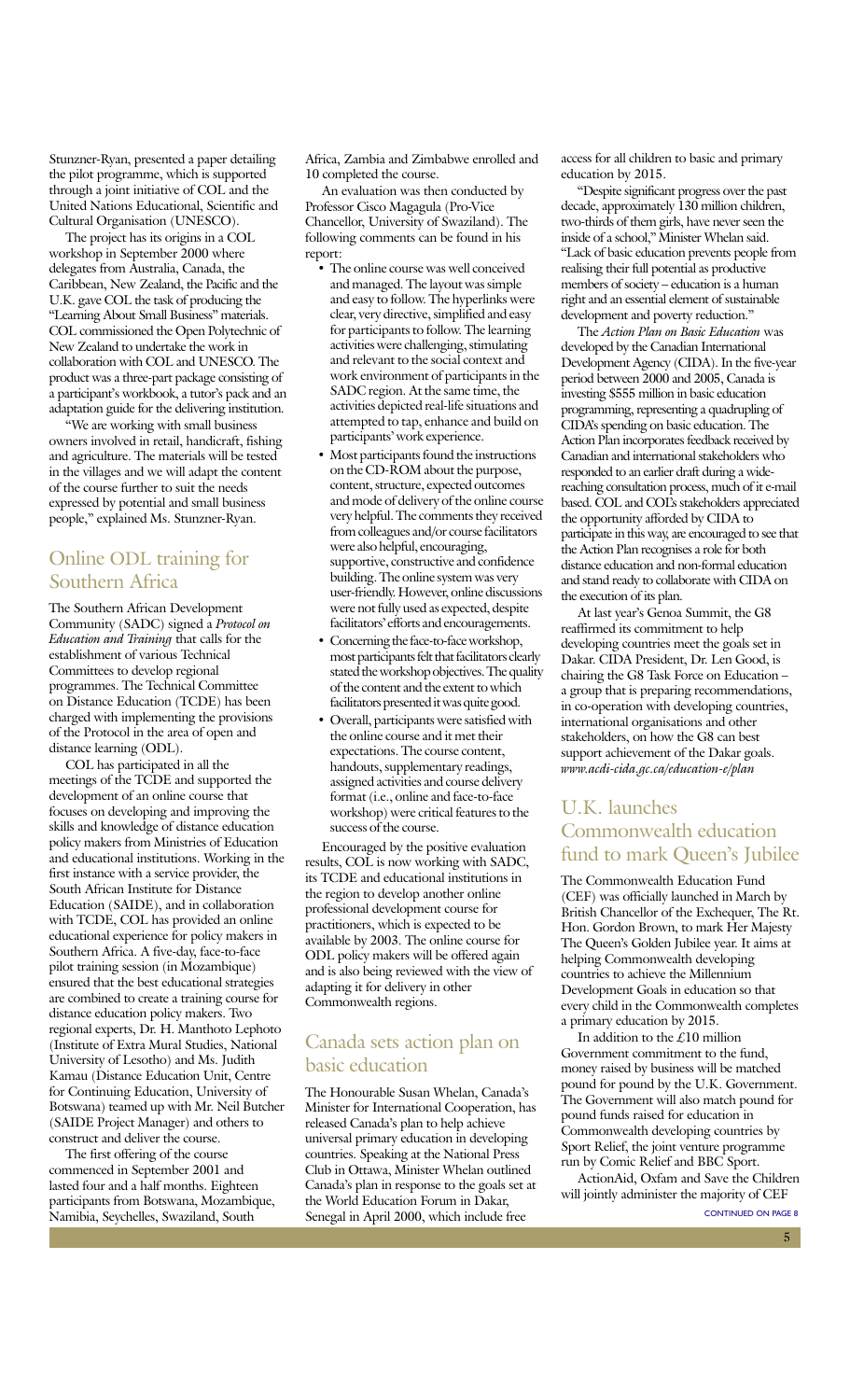# **In Focus**

# Training: a major emphasis for COL

Educators and others engaged in today's global *economy recognise that upgrading knowledge and skills in the course of one's career is vital for success, and in some cases, for survival. In developing countries, knowledge and skills upgrading are increasingly important in the development of human capital beyond the needs addressed by basic and formal education.*

*One of COLís four major roles is that of a resource for training in the policies, methodology and practice of open, distance and technologymediated learning, responding to Commonwealth member countries' desires to develop and/ or strengthen national capabilities in this area.*

#### A resource for training

Training for open and distance learning (ODL) practitioners has been key to COLís work since its inception in the late 1980s, when the need was identified as a major concern for the new Commonwealth agency to address. With the rapidly changing

environment of education and the incorporation of educational technologies there is a continuing demand for an enlargement of the required skill sets.

*Training has been key to COLís work since itís inception*

Commonwealth Heads of Government and Ministers of Education have continued to endorse this role in reviewing COLís achievements and plans, while renewing and increasing funding pledges for COL. The current Three-year Plan budgets CDN\$6 million for training over three years, or about one-third of the CDN\$21 million total for 2000-2003.

#### Responding to needs

COL focuses on training the trainers, and encompasses web-based to print-based delivery of formal education, regional or national seminars and workshops, and study and professional exchanges. Additionally, many education professionals are trained as a matter of course in other COL collaborative and information-providing projects.

While the emphasis on training in COL's objectives has not changed, the type of training programmes and services it provides has evolved with the educational landscape and with the demands of the global economy. COL seeks to use information and communications technologies (ICTs) innovatively and cost-effectively in programme delivery, and fosters and undertakes collaborative relationships in achieving its goals. COL's efforts are aimed toward anticipating where education will go next, and are fine-tuned to be responsive to the needs and requests of individual nations and regions.

In 1998, COL began a series of training initiatives involving the use of ODL beyond traditional and formal schooling. Designed for individuals at the early or mid-point of their careers, they address needs in the wider work environment and embrace diverse topics from agricultural research to gender studies.

#### Internships

Internships are a rewarding way for young graduates to acquire work experience in different social and cultural environments. Employing an intern, and tapping into their enthusiasm and skills, is a smart strategy for organisations involved with special or largescale projects.

COL is a participant in Canada's Youth International Internship Programme, or YIIP (*www.col.org/internship/YIIP\_info.htm*), that provides opportunities for young Canadian graduates to benefit from practical, hands-on international experience. The Government of Canada sponsors the programme through its Youth Employment Strategy (YES) initiative and the Department of Foreign Affairs and International Trade (DFAIT).

Under YIIP, COL's interns are placed in partner organisations, that are located in or serving developing Commonwealth countries, in collaborative training efforts focussing on ODL in line with COLís mandated objectives.

Increased DFAIT sponsorship has allowed COLís YIIP internship programme to grow in three years from eight positions for a six-month period in 2000/2001 to 11 positions for a period of up to a year in 2002/2003. Participating organisations include the Commonwealth Broadcasting Association in London, England, the Musokotwane Environment Resource Centre for Southern Africa (IMERCSA), The Open Polytechnic of New Zealand, and Commonwealth Youth Programme

Regional Centres. Internships are available in fields as

diverse as broadcasting, agriculture and gender and youth affairs. Thus far, COLís Youth Internship Programme has placed interns in Guyana, India, Jamaica, Malaysia, Mozambique, Nigeria, the U.K., Zambia and Zimbabwe.

#### Attachments

COLís attachment programme (*www.col.org/ internship*) provides an opportunity for midcareer distance education professionals from developing Commonwealth countries to upgrade their skills and thereby contribute to increased ODL capacities in their institutions. Modest financial assistance is available from COL to fund attachments to ODL organisations in other parts of the Commonwealth.

*COLís efforts are aimed toward anticipating where education will go next*

Attachments normally run for about a month, and both the host organisation's profile and the focus of the proposed attachment must reflect COLís Three-year Plan

objectives, e.g., training in the use of ICTs, instructional design, non-formal education, copyright or learner support systems. Funding is available for six to ten placements per year. Participants have come from administrative and teaching positions in many parts of the Commonwealth and been hosted by organisations such as the Cooperative College of Kenya, the Indira Gandhi National Open University (IGNOU, India), Radio Australia and the University of Regina in Canada.

#### Linking expertise to need

COLís new *Sharing our Services* programme (*www.col.org/sharing*), is a self-serve, webbased database that connects experienced or retired distance educators as senior advisers/ trainers to distance education organisations seeking development or project assistance.

Both advisers and requesting institutions register their information independently on



INTERNSHIPS

6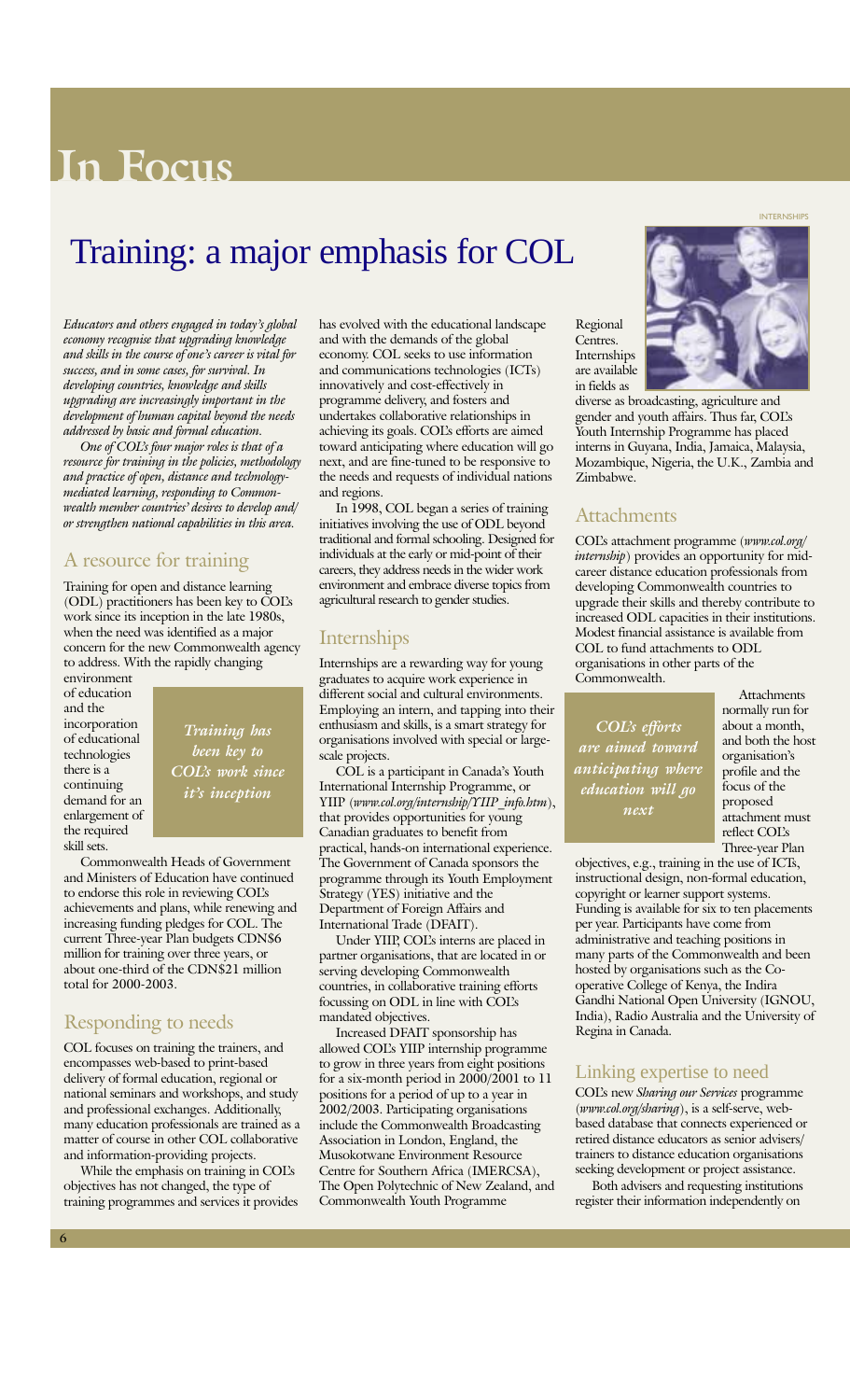workshops and the control of the control of the control of the control of the control of the control of the control of the control of the control of the control of the control of the control of the control of the control o



the secure, online database. Consultants have an opportunity to offer their services gratis, or for a nominal fee, on

short-term assignment. Organisations with developing distance education programmes have a forum to post requests for assistance and a context for their consultant search. The self-regulated programme also encourages initiative and dialogue. On approval of an application, COL can offer modest assistance for costs such as airfare and daily expenses.

#### Toolkits and guides

The comprehensive *Training Toolkits* series of practical manuals, including case studies, provides a facilitator with a set of materials, handouts and exercises for use in training workshops on the specifics of managing and implementing a distance education programme (*www.col.org/programmes/ training/toolkits.htm*). Produced in collaboration with the Asian Development Bank and the International Extension College, U.K, topics tackled cover the study spectrum from an overview of open and distance learning, designing materials and using media, to quality control and learner support in ODL. Toolkits are available for a nominal CDN\$12 each, plus shipping.

COLís *Knowledge Series* of succinct startup guides in distance education practice and delivery (*www.col.org/knowledge*) was recently profiled in the December 2001 issue of *Connections* (*www.col.org/connections*). Freely available on COL's website, the expertauthored, ongoing series is designed to introduce distance education's potential benefits and applications to education professionals unfamiliar to the field. A recommended reading list and detailed bibliography accompany each guide, providing the reader with a handy reference for further information. Initiated in 2000, topics in the series have included the general areas of editing, learner support, audioconferencing and online learning in distance education. There are currently 11 titles and more are produced each year.

#### Thinking regionally

Regionally co-ordinated training is an efficient way to help streamline the educational development of individual countries within a region. The annual

*Managing Change – Leadership and Strategic Change in Higher Education* conference series for heads of African academic institutions is designed to help leaders provide effective leadership in times of rapid educational and economic change. COL is collaborating with the University of Abertay Dundee, the Association of Commonwealth Universities and the Association of African Universities on this series.

A similar professional development series for heads of African teacher training institutes had its first presentation in 2001, with the co-operation of the Ministry of Foreign Affairs, Republic of Singapore and the National Institute of Education in Singapore. Also initiated in 2001 was an annual management institute for senior managers and executive officers in the technical/vocational education and training (TVET) sector of the Pacific island nations, made possible with funding support from

*COL stays committed to a ìtraining the* trainers<sup>y</sup> *approach*

New Zealand's **Official** Development Assistance Programme. The institute will increase access to skills development training in the region.

#### Rajiv Gandhi Fellowships

The Rajiv Gandhi Fellowship Scheme, initiated in 1993 and piloted in 1995 with 100 students from 15 countries, is a two-year, distance-delivered Masters of Distance Education degree programme for education administrators. It is delivered in collaboration with the Indira Gandhi National Open University (IGNOU), on-site tutors and the Ministries of Education of participating countries. Sixty of the first 100 students, from 15 countries, graduated in 1998. The Scheme's original rationale was to help create a Commonwealth-wide group of trained distance education professionals to join the vanguard of development in the ministries and schools of their respective nations.

The need for such trained professionals remains relevant today, and favourable participant feedback from the first Scheme has encouraged COL to offer the



programme for a second time after an evaluation and update of

course materials. Invitations to participate have been extended to Ministries of Education in 19 Commonwealth countries that were not included in the first round. Students are usually employed in a publicly funded institution offering distance-learning options or in a governmental policy function, and local tutors are contracted to provide learner support. A level of sponsorship from the nominating Government is required.

#### Asian media centre

Another example of ICT use and collaborative effort is the Commonwealth Educational Media Centre for Asia (CEMCA), a broadcast training and media library facility as well as COLís regional arm (*www.cemca.org*). Established in 1993 and housed in premises provided by IGNOU, CEMCA holds seminars and workshops in the educational applications of broadcast media and produces a newsletter and programming for Indiaís national education network. Its media library of about 10,000 educational broadcast programmes, contributed by 150 international organisations in six countries, provides resources for all of Commonwealth Asia.

#### Looking ahead

Existing programmes will continue, as the need exists, with revision, expansion or updating as necessary to anticipate emerging educational trends and ICT usage. COL stays committed to a "training the trainers" approach, will continue to explore ICT use in programme delivery, and will organise more training activities that include distance education professionals from both the academic and non-academic arena. Also, currently in development on the agenda for the next Three-year Plan is the formation of a Commonwealth Masters of Distance Education Programme.

FURTHER INFORMATION ABOUT TRAINING RESOURCES CAN BE ACCESSED ON THE COL WEBSITE AT *www.col.org/ programmes/training* AND *www.col.org/resources/ startupguides*. FOR GENERAL INFORMATION OR TO ORDER MATERIALS, PLEASE CONTACT *info@col.org*. YOU ARE ALSO WELCOME TO CONTACT HELEN LENTELL, EDUCATION SPECIALIST IN TRAINING AND MATERIALS DEVELOPMENT, AT *hlentell@col.org*.

7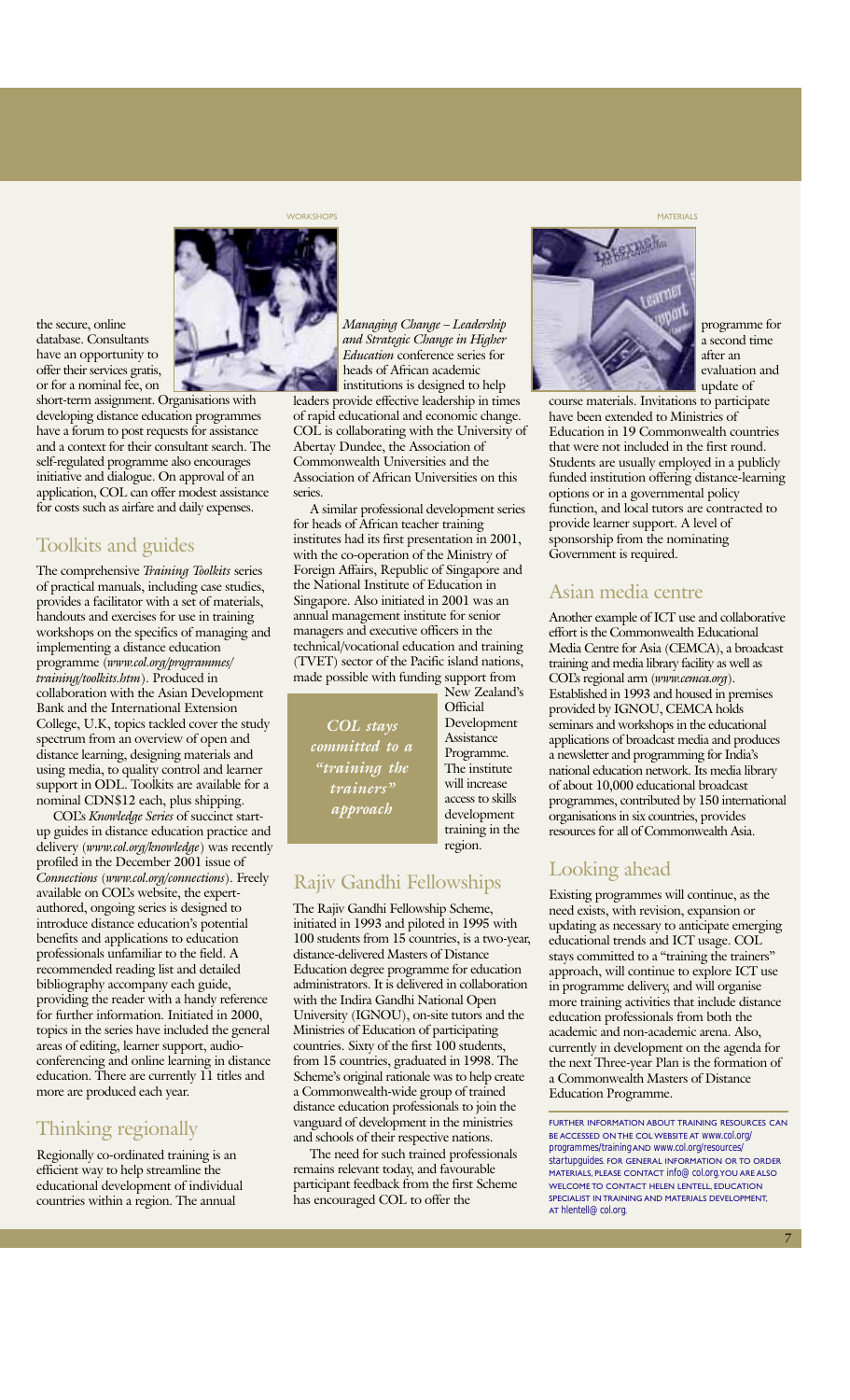#### CEF - CONTINUED FROM PAGE 5

resources through a strategic fund. The Government will also expand its work to develop links between schools in Commonwealth countries and the U.K., to raise children's development awareness.

At present, 75 million primary school-age children in the Commonwealth do not attend school.

#### Thousands enrol in new Botswana ODL college

About 7,000 people have already enrolled with the new Botswana College of Distance and Open Learning (BOCODOL), revealed The Honourable George Kgoroba, Botswanaís Minister of Education, at a groundbreaking ceremony for the construction of a P18 million (US\$3 million) BOCODOL headquarters in Gaborone in January.

Mr. Kgoroba, who also officiated at another ground breaking ceremony for the construction of a P33 million (US\$5.4 million) building of the examinations council, said the facilities will improve service quality and support once they are completed. Enrolments will be high, he added, due to the on-going social demand for education.

Senior secondary examinations are being run in partnership with the University of Cambridge Local Examinations Syndicate (UCLES). The Minister noted that the new examinations council building is designed to enhance the security of all operations associated with examinations.

Both buildings are slated for completion by mid-2003.

## **People**

#### Jamaican Education Minister joins COL Board

**His Excellency, the Rt. Hon. Donald C. McKinnon,** Commonwealth Secretary-General, has announced that **The Honourable Burchell Whiteman**, Minister of Education and Culture,



BURCHELL WHITEMAN

Jamaica, has joined COL's Board of Governors as the member representing the Caribbean region. The appointment is made on the advice of Commonwealth Ministers of Education. He succeeds **Dr. Marlene Hamilton,** Pro-Vice-Chancellor, Administration and Special Initiatives, University of the West Indies, who served on the Board for several years.

Also stepping down from the Board after several years of service is **Mrs. Esi Sutherland-Addy,** Research Fellow, Institute of African Studies, University of Ghana.

**Mr. S.K. Tripathi,** newly appointed Secretary, Department of Secondary and Higher Education, Government of India, succeeds former Education Secretary, **Mr. M.K. Kaw, as India's representative on** COL's Board.

Dr. Tara de Mel, who joined COL's Board in January 2002 as the representative for the Asian Region, has been appointed

Adviser to **Her Excellency Mrs. Chandrika Bandaranaike Kumaratunga,** President of Sri Lanka. Dr. de Mel was formerly Secretary to the Ministry of Education and Higher Education and also Vice Chairperson (Policy) of the National Education Commission of Sri Lanka.

COLís Board of Governors provides policy direction for the agency. Special appreciation is expressed for the years of dedication provided by Dr. Hamilton (from 1996), Mr. Kaw (from 1999) and Mrs. Sutherland-Addy (from 1996). Service on the Board is nonremunerative. *www.col.org/board*

#### Field staff

*COL in the Pacific*: **Ms. Jenny Williams,** Course Design Portfolio Manager at The Open Polytechnic of New Zealand (TOPNZ), has been engaged on a one-year secondment to COL as project manager for COL technical/vocational education and training (TVET) programmes in the Pacific. Ms. Williams will continue to be based at TOPNZ and function with support from the host institution.

*COL in Africa*: Former Pro-Vice Chancellor of Indira Gandhi National Open University (IGNOU, India), **Professor Asha S. Kanwar,** has accepted a one-year secondment from IGNOU to the UNESCO Regional Office for Education in Africa. As COL/UNESCO Co-ordinator, Professor Kanwar will work on several projects that are included in a newly formed joint COL/ UNESCO programme for Sub-Saharan Africa. (See "From COL's partners", page 4)

#### **In memoriam**

#### **Dr. Judith Calder, 1943 - 2002**

On March 31 2002, many of us involved in open and distance learning lost a good friend and a respected colleague. Her associates at the Open University will miss her scholarly contributions, recently recognised by her promotion to full professorship. The many students with whom she worked will miss the stimulus of her knowledge and experience, and her supportive mentorship. Those who benefited from her interest in, and commitment to, international education will miss the vision and cultural sensitivity she brought to the projects she was involved with.

Judith Calder was one of the first to research the interaction of adult learners with open and distance learning systems. She open and distance learning systems. She<br>explored the often-contradictory nature of short-term and long-term goals for the learner and the providing institutions and other stakeholders. Recently, she assisted COL as the evaluator and member of the Project Advisory Panel for the Technology and Literacy Project, the evaluator for the *Writing Effectively for UNHCR* (United Nations High Commissioner for Refugees)

course and a chapter author in COL's soonto-be-published book, *Skills Development through Distance Education* (*Perspectives in Distance Education* series).

I expect that everyone who worked with Judith in any of these contexts had the sense of a "special" relationship. She had that quality of making one feel that your project was particularly interesting, that she was learning more than she was teaching, and that every member of a team had important contributions to make. Remarkably, she was able to do that without compromising her commitment to the concepts of validity and reliability and the expectation that arguments would be supported with evidence. Those of us associated with The Commonwealth of Learning knew her best in the context of international education – most often in connection with projects in the developing world where she seemed particularly comfortable. To the people in villages she was "Dr. Judith", surrounded by people that wanted to talk and show her their accomplishments. To us she was the consummate "pro"- the sort of person who

seemed particularly able to see the good in people and the opportunity in chaos. We all grieve her passing - and celebrate her life!

GLEN FARRELL<br>COL SENIOR CONSULTANT AND<br>FORMER PRESIDENT OF THE OPEN LEARNING<br>AGENCY OF BRITISH COLUMBIA



**JUDITH CALDER PRESENTING GIFT ON BEHALF OF COL IN JAIPUR, INDIA, WHILE VISITING LOCAL PARTNER SITES INVOLVED WITH THE COL TECHNOLOGY AND LITERACY PROJECT (FEBRUARY 2001).**

LEFT TO RIGHT: GLEN FARRELL (SENIOR CONSULTANT, COL), JUDITH CALDER, ANITA PRIYADARSHINI SINGH (DIRECTOR, RAJASTHAN STATE RESOURCE CENTRE)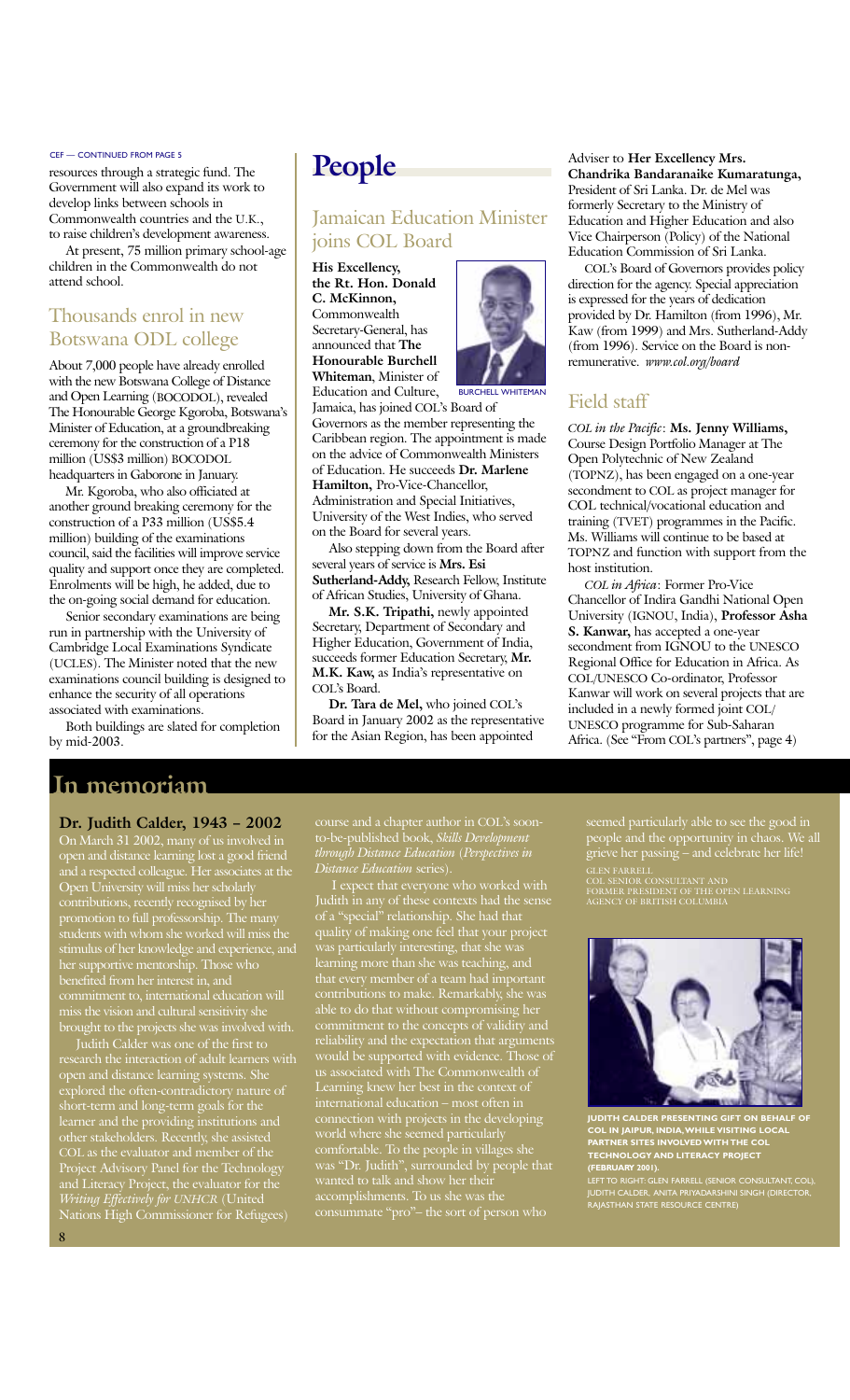## **Events**

#### COL at WEM

The third World Education Market (WEM) was held in Lisbon, Portugal, this year  $(21 – 24 May)$ . COL partnered with WEM organisers to host three invitational presentation/round-table sessions for senior policy makers. The "Governments Advising Governments" series featured sessions on "Transforming Education", "Involving the Private Sector" and "Reconfiguring Education Financing". COL's President and Chief Executive Officer, Professor Gajaraj Dhanarajan, served as moderator for two of the sessions. *www.wemex.com*

#### Strategic planning for COL

COLís Board of Governors has invited four eminent Commonwealth educators to a strategic visioning exercise as a follow-up to the publication of the document *Reflections on Ten Years of The Commonwealth of Learning*, a report by COLís President (*www.col.org/ resources/publications/#reflections*). The group includes two COL Board Members, Ms. Shona Butterfield, Chief Executive of The Open Polytechnic of New Zealand, and Professor Michael Omolewa, Ambassador/Permanent Delegate for Nigeria to UNESCO, as well as two non-Board members, Sir Keith Hunte, Principal, Cave Hill Campus, University of the West Indies, Barbados and Professor Dato' Dr. Sharifah Hapsah Shahabudin, Deputy Director,



Quality Assurance Division, Department of Higher Education, Ministry of Education, Malaysia. The Chairman of COLís Board, Dr. H. Ian Macdonald and senior COL staff will also participate.

The group's task is to consider the future directions of education and open and distance learning and how The Commonwealth of Learning can continue to make contributions by supporting Commonwealth member states. Although the visioning timeframe is ten years, participants will also help COL consider its new Three-year Plan (2003 -2006) as well as how it might incorporate elements, such as the proposed establishment of a commonwealth virtual university for small states, into its current mandate. The need to ensure the agency has a clear strategic vision becomes ever more critical as COL strives to incorporate issues from the Millennium Development Agenda and other global agendas, such as Education for All, into its long-term planning.

#### **Lord Michael Young of** Dartington, 1915 - 2002

Michel Young brought the world's attention to and engendered a new respect for open learning. His creative mind spurred a government to think differently about education, its purpose, value and importance through that reflection consider methods of delivering education to people in a way that would enable all to have access to it. When historians look back to our century, Michael's open learning will stand out as the most outstanding and successful innovation

Michael Young passed away peacefully surrounded by family on 14 January 2002. With his passing, a remarkable life of giving came to an end. He gave his wealth freely, he gave his time freely and he gave his intellect freely to those noble causes that all decent women and men of the world subscribe to. Though Michael's fame among distance educators is legendary I only met him in the mid-1990s. Despite his stature as a giant among social reformers Michael was the very

epitome of humility and grace.

While those of us in the community of distance educators know Lord Young for his advocacy of open learning and founding force

behind the National Extension College, the International Extension College, the British Open University and more recently the International Research Foundation for Open Learning (now affiliated with COL), his influence went far beyond education. He contributed extensively to British thinking on social policy as well as to the foundations of Britain's welfare state. He was a champion

of citizens' rights as well as the consumer movement in Britain, pioneering the much read Consumer magazine, *Which*.

In his passing the world has been deprived of a great thinker and doer and, in the open learning community, a great champion. GAJARAJ DHANARAJAN PRESIDENT AND CEO THE COMMONWEALTH OF LEARNING



MICHAEL YOUNG

**AT WEM "GOVERNMENTS ADVISING GOVERNMENTS" SESSION,** LEFT TO RIGHT: MR. MANFRED SHUELLER, DEPUTY HEAD OF DIVISION, FEDERAL MINISTRY OF EDUCATION AND RESEARCH, GERMANY; GAJARAJ DHANARAJAN; AND MS. INGEBORG BOE, EXECUTIVE DIRECTOR, REPRESENTATIVE CONSULTATIVE BODY FOR THE MINISTRY OF EDUCATION, NORWAY, AND EXECUTIVE DIRECTOR, NORWEGIAN ASSOCIATION FOR DISTANCE EDUCATION.

IN NORWAY, THE GOVERNMENT'S COMMITMENT TO EDUCATION EXTENDS TO LEGISLATION THAT ENCOURAGES EMPLOYEES TO TAKE UP TO THREE YEARS' LEAVE TO PURSUE LIFELONG LEARNING AND REQUIRES THEIR EMPLOYERS TO GUARANTEE THEIR JOBS BACK UPON THEIR RETURN.

#### Gender barriers to ICT

COL and its network are continuing work in addressing gender barriers, such as those encountered by women, to the use of information and communications technologies (ICTs) for education and training, and especially for open and distance learning.

An invitational meeting for regional representatives from the developing parts of the Commonwealth is being organised to take place in Ottawa from  $24 - 26$  June 2002 in partnership with Canada's International Development Research Centre (IDRC). Participants will review a report that summarises the outcomes from four regional meetings held earlier to examine the issues. The final report from this consultation will form the basis for the main theme of a conference on "Gender Issues and the Digital Divide" that COL and IDRC will be hosting in Ottawa in September 2003.

Global "digital divide" discussions have identified the particular need to address the implications of the ICT revolution for women, recognising the importance of taking measures to ensure that they are not deprived of the opportunity to participate in the emerging economy that is likely to shape the 21st century.

#### COL attends DOT Force meeting

COL was invited to a meeting of the Digital Opportunity Task Force (DOT Force) in Calgary, Canada, in early May. Participants reviewed the progress of initiatives developed during the past two years, by nine teams, that will be presented to the governments of the G-8 countries at their upcoming meeting in June in Kananaskis, near Calgary.

The teams (*www.dotforce.org/teams*) have worked on identified information and communications technologies-related (ICT) goals to:

- support development of national e-strategies;
- improve connectivity, increase access, and lower costs;
- enhance human capacity development, knowledge creation and sharing;
- foster enterprise, jobs and entrepreneurship;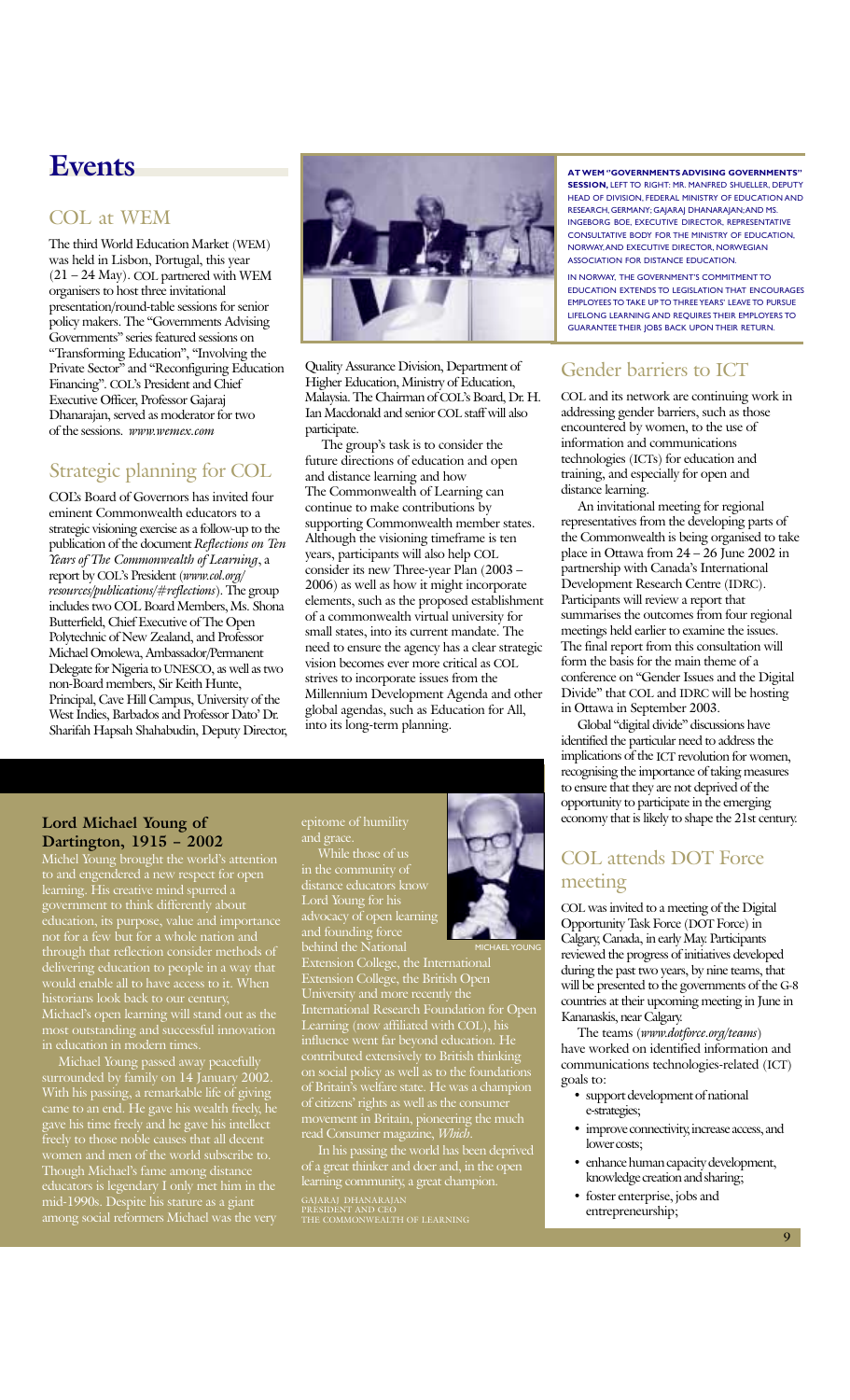- establish universal participation in global ICT governance;
- dedicate "least developed countries" initiatives for ICT inclusion;
- encourage ICT for health care and support against disease;
- support local content and applications development; and
- prioritise the contribution of ICTs in "overseas development agency" programmes.

The DOT Force is seeking collaborative partnerships among governments, development agencies and the private sector to fully implement the proposed initiatives, which are all aimed at using ICTs to assist development and reduce poverty in accordance with the internationally

agreed-upon Millennium Development Goals (between 1990 and 2015) to:

- halve extreme poverty and hunger;
- achieve universal primary education;
- promote gender equality;
- reduce under-five mortality by twothirds;
- reduce maternal mortality by threequarters;
- reverse the spread of HIV/AIDS, malaria and tuberculosis (TB);
- ensure environmental sustainability; and
- develop a global partnership for development, with targets for aid, trade and debt relief.

The DOT Force was established by the G-8 countries at their Genoa summit in

2000 and subsequently met in Japan, South Africa and Italy, before this mostrecent meeting in Calgary. Much of the international teamwork has been through e-mail and teleconference. Representatives of country governments, non-governmental organisations and the private sector chaired the various teams. The DOT Force has also aligned itself with development initiatives such as the New Partnership for Africa's Development (NEPAD) in areas such as developing national e-strategies, developing entrepreneurship and improving access to the Internet and connectivity.

COL will collaborate with those teams whose work can benefit from the development of open and distance learning strategies in support of the Millennium Development Goals. *www.dotforce.org*

#### Course development workshop in Mokhotlong An adventure in the snow!

EARLY IN 2001, THE LESOTHO MINISTRY OF EDUCATION CONTRACTED WITH COL TO ASSIST IN THE DESIGN AND DEVELOPMENT OF SELF-LEARNING MATERIALS AND THE CONCEPTUALISATION OF A LEARNER SUPPORT SYSTEM TO ENABLE THE NATIONAL TEACHER TRAINING COLLEGE (NTTC) TO LAUNCH ITS DISTANCE TEACHER EDUCATION PROGRAMME (DTEP) IN JANUARY 2002. THE INTRODUCTION IN 2001 OF UNIVERSAL FREE PRIMARY EDUCATION IN LESOTHO HAD CREATED AN URGENT NEED FOR ACCESS TO IN-SERVICE TEACHER TRAINING WHICH FAR OUTSTRIPPED THE CAPACITY OF THE EXISTING FACE-TO-FACE PROGRAMMES.

UNDER THE TERMS OF ITS AGREEMENT WITH THE MINISTRY OF EDUCATION, COL APPOINTED A FULL-TIME (EIGHT MONTHS) TECHNICAL ADVISER, AS WELL AS A NUMBER OF OTHER INTERNATIONAL CONSULTANTS TO HELP TO EXPEDITE THE WORK. THESE INCLUDED INSTRUCTIONAL DESIGNERS, EDITORS AND LEARNER SUPPORT SYSTEMS EXPERTS WHO SPENT PERIODS OF TIME IN LESOTHO TO COMPLETE THEIR ASSIGNMENTS. THE COURSE DEVELOPMENT PROCESS WAS DESIGNED AROUND A SERIES OF COURSE WRITING WORKSHOPS OF TWO-WEEK'S DURATION. TO ENABLE THE PARTICIPANTS TO FOCUS EXCLUSIVELY ON THE TASK IN HAND, THEY TOOK PLACE IN FACILITIES IN REMOTE LOCATIONS. THE FIRST WORKSHOP TOOK PLACE IN SEPTEMBER 2001 IN THE MOUNTAINS AT MOKHOTLONG....



SANTOSH PANDA CONSULTING WITH AGRICULTURE COURSE AUTHORS, MRS. QHOBELA AND MRS. KHITSANE

THE TASK WAS ENORMOUS, here we were in the remote Lesotho mountains, with an almost impossible brief: to prepare 18 distance learning modules across a range of subject areas for the first presentation of Lesotho's Distance Teacher Education Programme to perhaps as many as 500 students (teachers) in the following January. It was already September and we needed to have draft materials ready by October with final manuscripts available in December for printing. And at this stage the curriculum was not yet approved, we had willing but novice writers and very limited facilities and extreme weather conditions! So what did we achieve and how?

Participants at the workshop included about 35 academic staff members from the National Teacher Training College, three typists, Professor Peter Kinyanjui (the Technical Adviser), Professor Santosh K. Panda (Staff Training and Research Institute of Distance Education, Indira Gandhi National Open University), two local instructional designers and myself. The equipment and resources amounted to two PCs and a laptop with uncertain electrical supply – so often they were not operational - pens and paper and whatever books and journal articles staff had been able to bring with them. In most cases these were very limited and old. However, armed with lots of experience and resource materials from COL and other organisations, we achieved an amazing amount under duress caused by unexpected weather.

We were very much in the mountains! Mokhotlong is at the top of the Drakensberg Ridge which includes Southern Africa's highest mountain, Thabana Ntlenyana, at 3482 metres (Mokhotlong means "Place of the Bald Ibis".) The workshop location is eight hours drive by coach from Maseru, and Spring was just beginning ... but then Winter came back! If things weren't bad enough with very limited telecommunications and no chance of a mobile phone network, we awoke to about five inches of snow! This completely wiped out any road or phone



**KEEPING WARM WITH BLANKETS AT INFORMAL EVENING FUNCTION**, LEFT TO RIGHT: PETER KINYANJUI, SANTOSH PANDA, MRS. MOKHETHI, PROFESSOR BRAIMOH AND PROFESSOR BWATWA



RESCUED BY THE LESOTHO DEFENCE FORCE

access; the roads were completely unusable by any means other than possibly a fourwheel drive truck. Once the novelty of all this white stuff and wearing two or more blankets and many layers of clothes had worn off, then the anxiety started to set in. The end of the week arrived and things were still not looking good, everyone was getting more and more anxious about returning to their families and, with such limited communications, tensions were running very high. It could be weeks...

But help was at hand - the Lesotho Defence Force was despatched to rescue us! Saturday morning we were to be at the landing strip, such as it was, and a plane would arrive...which it duly did, after a rather cold wait, and then to much relief, jubilation, singing and dancing. Strapped into fold down seats, military style, we hardly had the comforts of modern day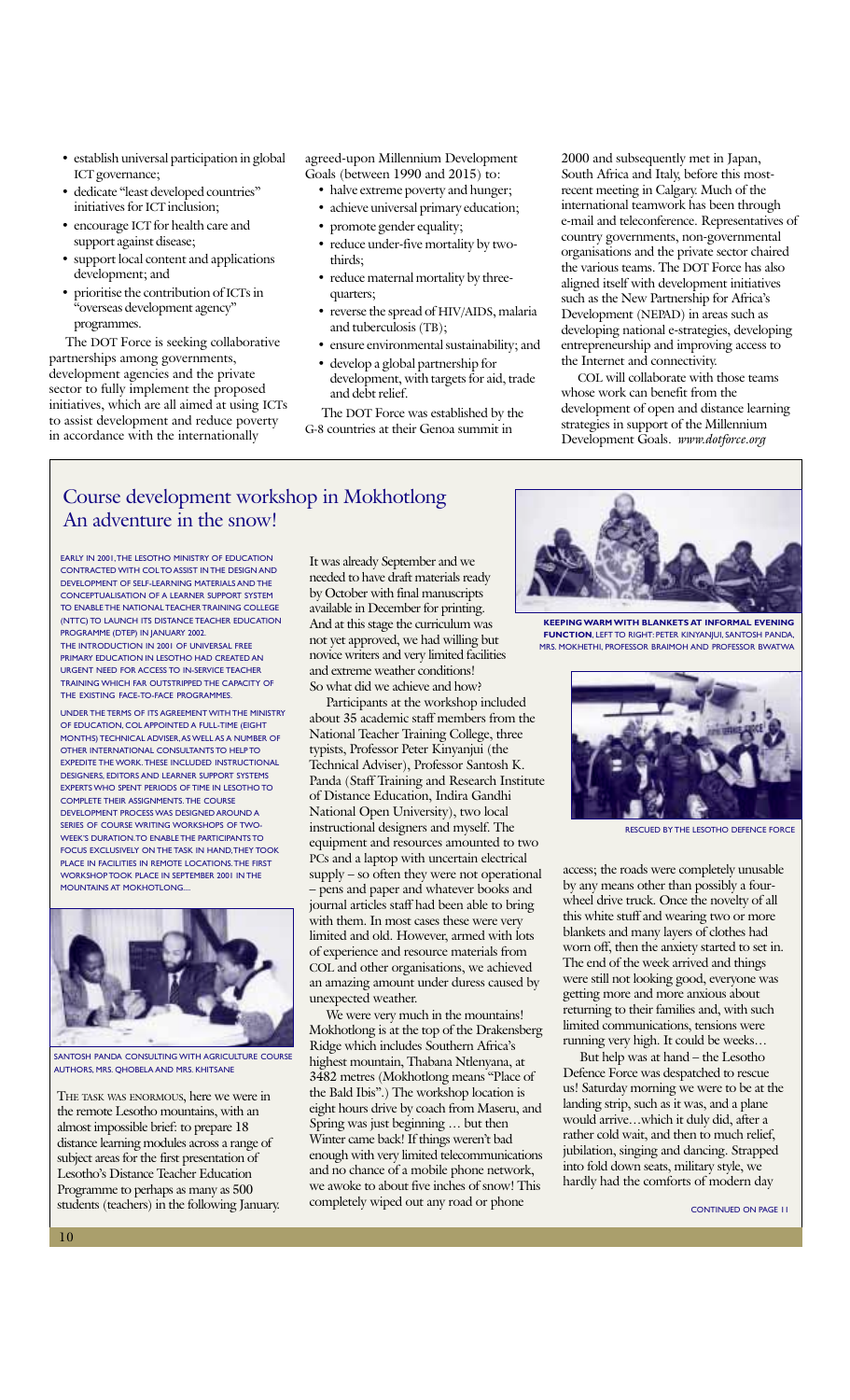# EdTechNews



#### Going wireless?

Compared to conventional cable and ìhubî systems, wireless local area networks (LANs) allow organisations to reduce the restrictions and expense associated with the movement, relocation and addition of computer and peripheral equipment. The increased freedom and flexibility compared to a wired network is significant because wireless LAN technology can transmit and receive data through walls,



ceilings and even cement structures.

In an educational environment, students and teachers can stay connected as they move throughout various buildings, accessing information in classrooms, common areas, school

SOHOWARE CABLEFREE II WIRELESS ACCESS POINT

grounds or during lab projects.

Access to a wireless LAN using the IEEE 802.11b international standard, the most common wireless connectivity for a LAN, is typically at a speed of four to seven megabits per second (Mbps). Although this is not as fast as most wired LANs, which can offer speeds of up to 100 Mbps, a wireless LAN bandwidth is fast enough to allow the use of a wide range of standard applications and services. The downside is its limitations with multimedia and other demanding

applications, but ongoing advancements with wireless standards continue to increase the achievable data rate.

In a typical wireless LAN configuration, a transmitter/receiver (transceiver) device, called an access point or base station, is usually connected to an existing wired network using standard cabling. The access point receives, buffers, and transmits data between the wireless LAN and the wired network infrastructure, using radio frequencies. A single access point can support a small group of users, normally within a range of up to 100 metres, depending on the local environment.

A technical site survey needs to be undertaken to determine the number of access points required to give the desired coverage for the wireless LAN. Larger spaces generally require more access points. The antennae attached to the access point in a classroom, for example, will usually be mounted high in a corner.

The other component of the system is a wireless network interface card (wireless NIC) that is either built into or added to handheld, laptop or desktop computers, or to a printer, fax machine or any other piece of equipment.

While the initial investment required for wireless LAN hardware can be higher than the cost of conventional systems, ongoing installation expenses can be significantly lower. Long-term cost benefits are greatest in dynamic environments requiring frequent moves and changes.

However, wireless LANs can only operate at a limited distance from an access point and, due to the ease of adding users, LAN performance can be quickly reduced. Also, security is more difficult to guarantee; currently no wireless LAN can offer the same level of security as a wired LAN.

D-Link Systems: *www.dlink.com* Hawking Technology:  *www.hawkingtech.com* Linksys Group: *www.linksys.com* Netgear: *www.netgear.com* SOHOware: *www. sohoware.com*

#### Your next laptop may be a tablet

Developments at Microsoft, Compaq, Toshiba and others are predicting mainstream "tablet" computers entering the market in 2003. Tablet computers (or "tablet PCs") fall between a PalmPilot and laptop computer in size and feature



OBE TABLET COMPUTER

and wireless communications technology. According to Microsoft CEO, Bill Gates, tablets will overtake the laptop market by

touch-screens, voice recognition software,

#### RESCUED FROM THE SNOW STORM IN LESOTHO - CONTINUED FROM PAGE 10

flying but we were just pleased to be on our way. This was pretty scary, and a real experience for some who hadn't flown before. We took off over the mountains and had a surprisingly easy but very dramatic journey back to civilisation or at least the military airfield outside Maseru! And it was warm, what a relief, and our mobile phones worked again!

And during those days in the snow, the curriculum information was completed for Senate approval; module objectives and outlines, unit breakdown and objectives and in many cases first and even second drafts of some units were

prepared. *Guidelines for Authors* detailed the plan and design of the materials, and we even managed to get as far as a *Style Guide*. The authors did brilliantly to be so creative and productive with all the problems of getting their materials typed up, the day-inday-out nature of this type of writing, the extreme physical conditions and with many suffering from ill health. But despite all this, they were a delight to work with, worked hard and responded well to help with developing distance learning materials and instructional design.

— CHRISTINE SWALES

THE DTEP WAS LAUNCHED IN LESOTHO AS PLANNED IN



COL HAS NOW BEEN ASKED BY THE MINISTRY OF EDUCATION, LESOTHO, TO CONTINUE TO PROVIDE CONSULTATIVE SERVICES IN ESTABLISHING LEARNER SUPPORT, QUALITY ASSURANCE, MONITORING, EVALUATION AND HUMAN RESOURCE DEVELOPMENT SYSTEMS AND IN DEVELOPING COURSES AND MATERIALS FOR THE SECOND YEAR OF THE PROGRAMME.



SOUTH AFRICA